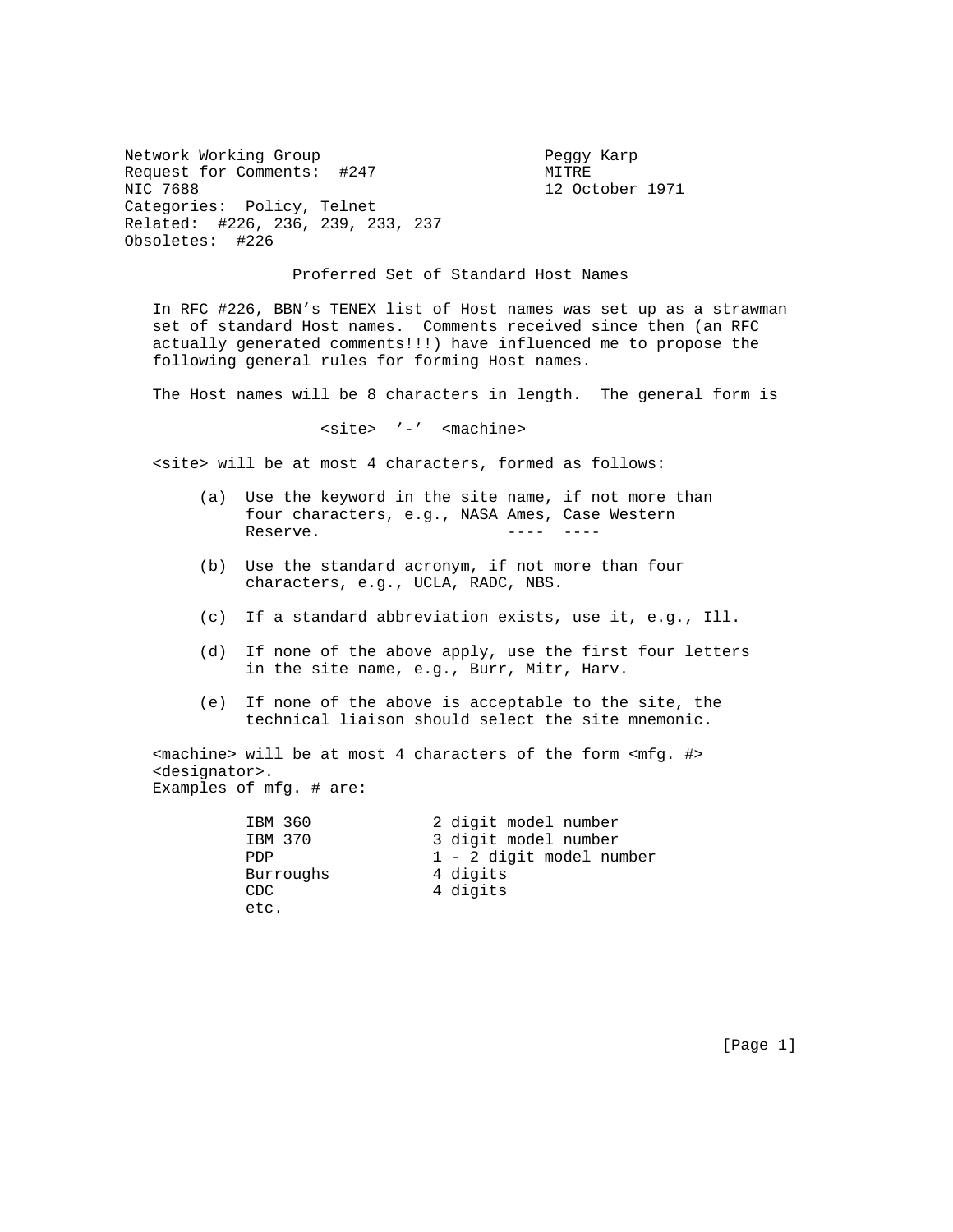<designator> will be used when more than one machine of the same type is located at a site (e.g., 2 PDP-10s at MIT, at SRI, and at BBN).

 Limiting <machine> to 4 characters does not permit distinctions to be made between machines with 4 digit mfg. #s. I expect the situation will be handled in an ad hoc manner by the NIC if it arises.

 TIPs are identified as 'TIP' rather than by '316'. If a Host is not to be permanently addressable, the machine is identified as 'TEST'.

 A list of Host names, formed according to these rules, is attached. Alternate Host names should be provided, as suggested by Jon Postel (RFC #236). RFC's 206, 233, and 236 present lists with 4-character alternate names. The Technical Liaison should select the alternate name for his site and communicate the selection to the NIC.

 The preceding rules and the attached list of Host names are subject to the approval of the NWG. Hereafter, the list will be generated and maintained by the NIC in cooperation with the Technical Liaison at each site, as suggested in RFC #237. Comments should be addressed to Dick Watson.

[ This RFC was put into machine readable form for entry ]

[ into the online RFC archives by BBN Corp. under the ]

[ direction of Alex McKenzie. 12/96 ]

[Page 2]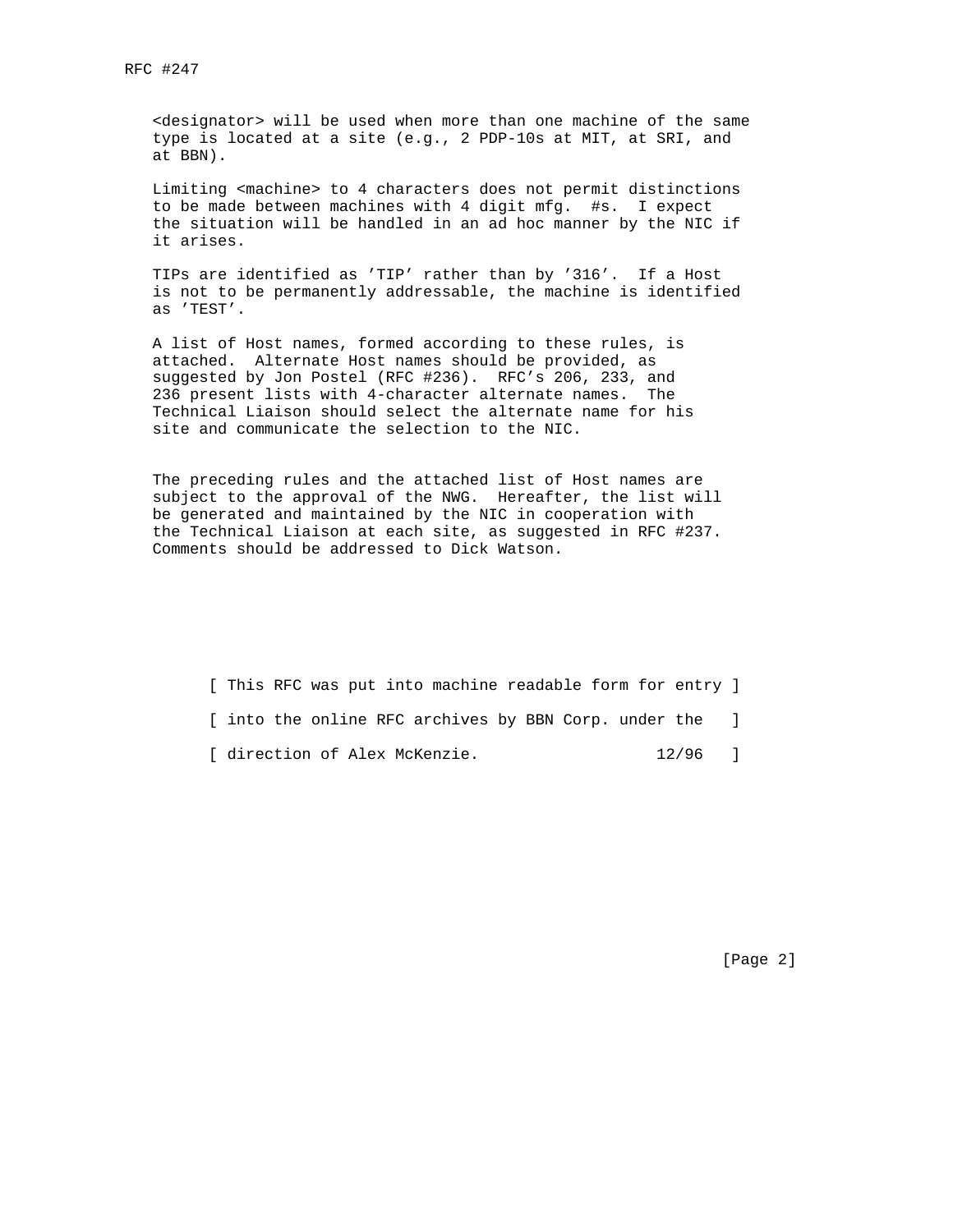| NETWORK ADDRESS | STANDARD NAME<br>----------- |
|-----------------|------------------------------|
| 1               | UCLA-7                       |
| 65              | UCLA-91                      |
| 2               | SRI-10NI                     |
| 66              | SRI-10AI                     |
| 3               | $UCSB-75$                    |
| 4               | UTAH-10                      |
| 5               | <b>BBN-516</b>               |
| 69              | BBN-10A                      |
| 133             | BBN-10B                      |
| 6               | $MIT-645$                    |
| 70              | $MIT-10DM$                   |
| 134             | MIT-10AI                     |
| 7               | $RAND-65$                    |
| 71              | RAND-10                      |
| 8               | $SDC-75$                     |
| 9               | HARV-10                      |
| 73              | $HARV-1$                     |
| 137             | HARV-11                      |
| 10              | $LL-67$                      |
| 74              | $LL-TX2$                     |
| 138             | LL-TSP                       |
| 11              | $SAIL-10$                    |
| 12              | $ILL-11$                     |
| 76              | ILL-6500                     |
| 13              | $CASE-10$                    |
| 14              | $CMU-10$                     |
| 15              | <b>BURR-6500</b>             |
| 79              | <b>BURR-TEST</b>             |
| 16              | $AMES-67$                    |
| 144             | AMES-TIP                     |
| 145             | MITR-TIP                     |
| 18              | $RADC-645$                   |
| 146             | RADC-TIP                     |
| 19              | $NBS-11$                     |
| 147             | NBS-TIP                      |
| 148             | ETAC-TIP                     |
| 21              | TINK-418                     |
| 22              | $MCCL-418$                   |
| 23              | $USC-44$                     |
| 151             | USC-TIP                      |
| 152             | GWC-TIP                      |
| 25              | NCAR-7600                    |
| 153             | NCAR-TIP                     |
| 158             | BBNX-TEST                    |

[Page 3]